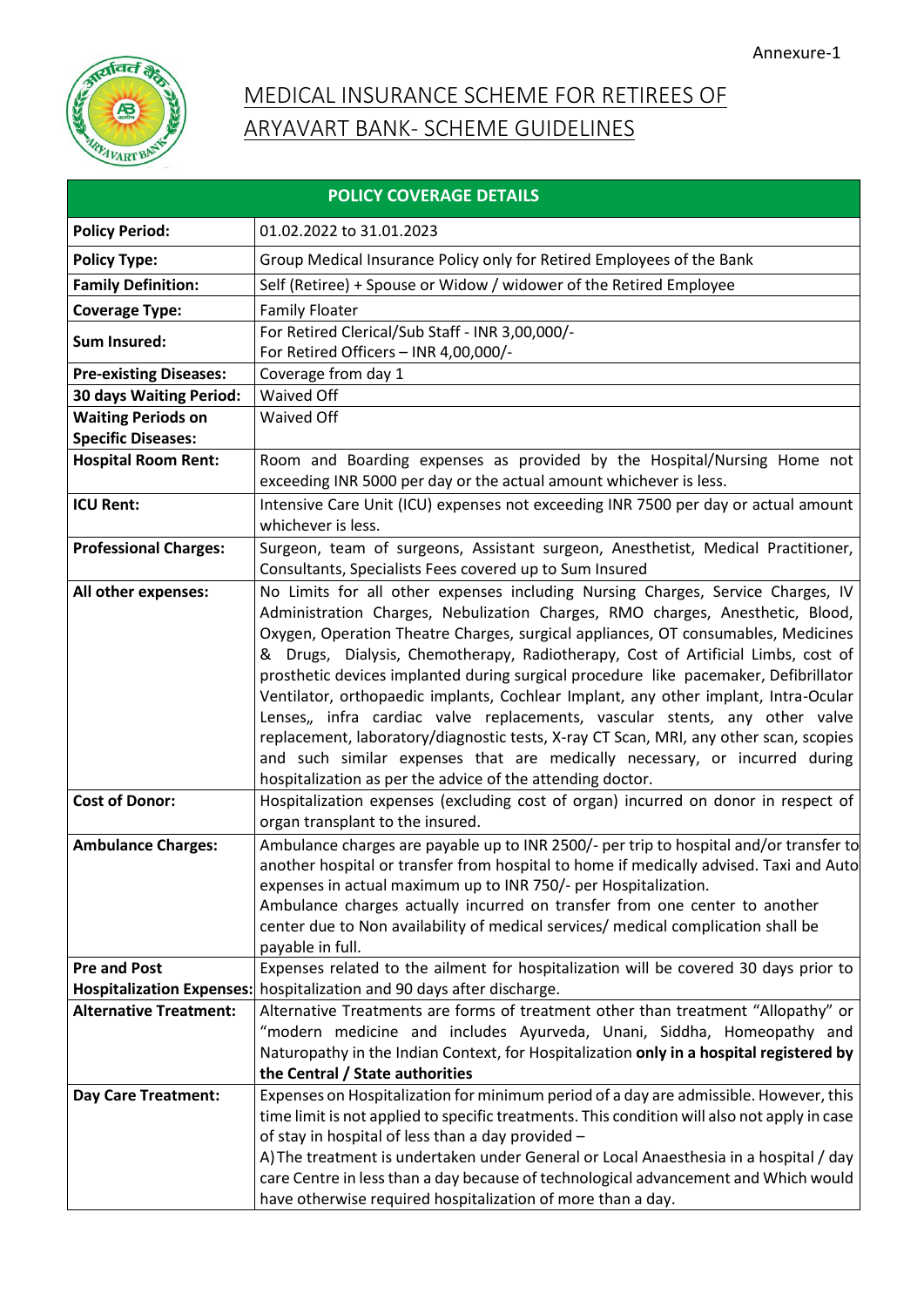| <b>Congenital Anomalies:</b>    | Expenses for Treatment of Congenital Internal / External diseases, defects anomalies     |  |  |  |  |
|---------------------------------|------------------------------------------------------------------------------------------|--|--|--|--|
|                                 | are covered under the policy                                                             |  |  |  |  |
| <b>Psychiatric Ailment:</b>     | Expenses for treatment of psychiatric and psychosomatic diseases payable for             |  |  |  |  |
|                                 | hospitalization.                                                                         |  |  |  |  |
| <b>All Advanced Medical</b>     | All new kinds of approved advanced medical procedures for e.g. laser surgery, stem       |  |  |  |  |
| Treatment:                      | cell therapy for treatment of a disease is payable on hospitalization /day care surgery. |  |  |  |  |
| <b>Taxes and Other</b>          | All Taxes, Surcharges, Service Charges, Registration charges, Admission Charges,         |  |  |  |  |
| charges:                        | Nursing, and Administration charges to be payable. Charges for diapers and sanitary      |  |  |  |  |
|                                 | pads are payable if necessary, as part of the treatment. Charges for Hiring a nurse /    |  |  |  |  |
|                                 | attendant during hospitalization will be payable only in case of recommendation from     |  |  |  |  |
|                                 | the treating doctor in case ICU / CCU or any other case where the patient is critical    |  |  |  |  |
|                                 | and requiring special care.                                                              |  |  |  |  |
| <b>Genetic Disorder:</b>        | Treatment for Genetic disorder covered                                                   |  |  |  |  |
| <b>Other Medical</b>            | Treatment for Age related Macular Degeneration (ARMD), treatment such as                 |  |  |  |  |
| Treatment:                      | Rotational Field Quantum magnetic Resonance (RFQMR), Enhanced External Counter           |  |  |  |  |
|                                 | Pulsation (EECP), etc. are covered under the scheme. Treatment for all neurological/     |  |  |  |  |
|                                 | macular degenerative disorders                                                           |  |  |  |  |
| <b>External and Durable</b>     | Rental Charges for External and or durable Medical equipment of any kind used for        |  |  |  |  |
| Equipment:                      | diagnosis and or treatment including CPAP, CAPD, Bi-PAP, Infusion pump etc. will be      |  |  |  |  |
|                                 | covered under the scheme. However, purchase of the above equipment to be                 |  |  |  |  |
|                                 | subsequently used at home in exceptional.                                                |  |  |  |  |
| <b>Ambulatory devices:</b>      | Walker, crutches, Belts, Collars, Caps, Splints, Slings, Braces, Stockings, elastocrepe  |  |  |  |  |
|                                 | bandages, external orthopaedic pads, sub cutaneous insulin pump, Diabetic foot           |  |  |  |  |
|                                 | wear, Glucometer (including Glucose Test Strips)/ Nebulizer/ prosthetic devise/          |  |  |  |  |
|                                 | Thermometer, alpha / water bed and similar related items etc., will be covered           |  |  |  |  |
| <b>Cost of Artificial Limb:</b> | Covered                                                                                  |  |  |  |  |
|                                 |                                                                                          |  |  |  |  |
| <b>Physiotherapy Charges:</b>   | Physiotherapy charges shall be covered for the period specified by the Medical           |  |  |  |  |
|                                 | Practitioner.                                                                            |  |  |  |  |

| <b>Policy Exclusions</b> |                                                                                                                                                                                                                                                                                                                                                                        |  |  |
|--------------------------|------------------------------------------------------------------------------------------------------------------------------------------------------------------------------------------------------------------------------------------------------------------------------------------------------------------------------------------------------------------------|--|--|
| $\mathbf{1}$             | Injury / disease directly or indirectly caused by or arising from or attributable to War, invasion,<br>Act of Foreign enemy, War like operations (whether war be declared or not).                                                                                                                                                                                     |  |  |
| 2                        | A) Circumcision unless necessary for treatment of a disease not excluded hereunder or as may<br>be necessitated due to an accident.<br>B) Vaccination or inoculation.<br>C) Change of life or cosmetic or aesthetic treatment of any description is not covered.<br>D) Plastic surgery other than as may be necessitated due to an accident or as part of any illness. |  |  |
| 3                        | Cost of spectacles and contact lenses, hearing aids. Other than Intra-Ocular Lenses and Cochlear<br>Implant.                                                                                                                                                                                                                                                           |  |  |
| 4                        | Dental treatment or surgery of any kind which are done in a dental clinic and those that are<br>cosmetic in nature.                                                                                                                                                                                                                                                    |  |  |
| 5                        | Convalescence, rest cure, Obesity treatment and its complications including morbid obesity,<br>treatment relating disorders, Venereal disease, intentional self-injury and use of intoxication<br>drugs / alcohol.                                                                                                                                                     |  |  |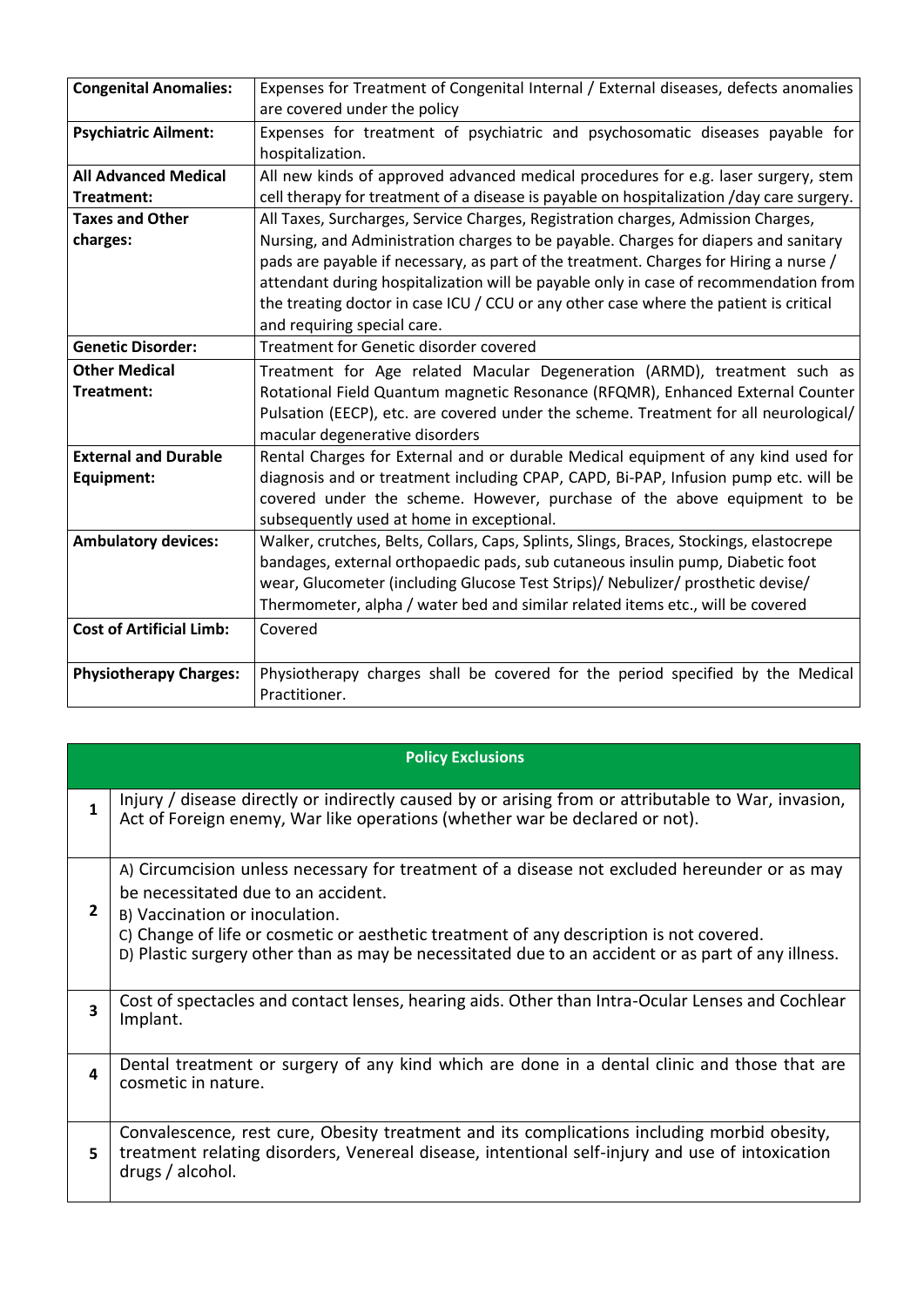| 6              | All expenses arising out of any condition directly or indirectly caused to or associated with Human<br>T-Cell Lymphotropic Virus Type III (HTLB - III) or lymphadinopathy Associated Virus (LAV) or the<br>Mutants Derivative or Variation Deficiency Syndrome or any syndrome or condition of a similar<br>kind commonly referred to as AIDS.                                                   |
|----------------|--------------------------------------------------------------------------------------------------------------------------------------------------------------------------------------------------------------------------------------------------------------------------------------------------------------------------------------------------------------------------------------------------|
| $\overline{7}$ | Charges incurred at Hospital or Nursing Home primarily for diagnosis x-ray or Laboratory<br>examinations or other diagnostic studies not consistent with or incidental to the diagnosis and<br>treatment of positive existence of presence of any ailment, sickness or injury, for which<br>confinement is required at a Hospital / Nursing Home, unless recommended by the attending<br>doctor. |
| 8              | Expenses on vitamins and tonics unless forming part of treatment for injury or diseases as<br>certified by the attending physician.                                                                                                                                                                                                                                                              |
| 9              | Injury or Disease directly or indirectly caused by or contributed to by nuclear weapon / materials.                                                                                                                                                                                                                                                                                              |
| 10.            | All non-medical expenses including convenience items for personal comfort such as charges for<br>telephone, television, /barber or beauty services, diet charges, baby food, cosmetics, tissue<br>paper, diapers, sanitary pads, toiletry items and similar incidental expenses, unless and otherwise<br>they are necessitated during the course of treatment.                                   |
| 11.            | Attempted suicide, war, invasion, nuclear radiation is not covered.                                                                                                                                                                                                                                                                                                                              |
| 12             | Domiciliary (OPD treatment)                                                                                                                                                                                                                                                                                                                                                                      |

# OPERATIONAL GUIDELINES

| <b>HEALTH ID CARD</b>     | i. The scheme is being operationalized by National Insurance Company Limited and all<br>the claims under the scheme are to be processed by the TPA.<br>ii. Each retiree and their dependents will be issued separate TPA ID Card.<br>iii. A network list mentioning the name of the Hospitals for cashless facility will also be<br>circulated for ease of access of beneficiaries by the TPA.<br>iv.E-card can be downloaded by visiting the link:<br>https://www.rakshatpa.com/WebPortal/Login/Anonymous/ECard |  |  |  |  |
|---------------------------|------------------------------------------------------------------------------------------------------------------------------------------------------------------------------------------------------------------------------------------------------------------------------------------------------------------------------------------------------------------------------------------------------------------------------------------------------------------------------------------------------------------|--|--|--|--|
| <b>IN-PATIENT</b>         | v. The reimbursement claims are required to be intimated to the TPA within 24 hours of                                                                                                                                                                                                                                                                                                                                                                                                                           |  |  |  |  |
| <b>HOSPITALIZATION</b>    | hospitalization and all original documents are to be submitted within 30 days of                                                                                                                                                                                                                                                                                                                                                                                                                                 |  |  |  |  |
| <b>CLAIM INTIMATION</b>   | discharge from the hospital.                                                                                                                                                                                                                                                                                                                                                                                                                                                                                     |  |  |  |  |
| (HOSPITALIZATION IF       | vi. In case of planned hospitalization, the TPA is to be informed at least 2 days before the                                                                                                                                                                                                                                                                                                                                                                                                                     |  |  |  |  |
| <b>AVAILED IN NON-</b>    | hospitalization, but in any emergency case within 24 hours of hospitalization.                                                                                                                                                                                                                                                                                                                                                                                                                                   |  |  |  |  |
| <b>NETWORK HOSPITALS)</b> | vii. Intimation has to be sent along with the following particulars: -                                                                                                                                                                                                                                                                                                                                                                                                                                           |  |  |  |  |
|                           | Member ID/ PF ID No.<br>a)                                                                                                                                                                                                                                                                                                                                                                                                                                                                                       |  |  |  |  |
|                           | Patient's Name<br>b)                                                                                                                                                                                                                                                                                                                                                                                                                                                                                             |  |  |  |  |
|                           | Name and address of the hospital<br>C)                                                                                                                                                                                                                                                                                                                                                                                                                                                                           |  |  |  |  |
|                           | d)<br>Disease / ailment and treatment given                                                                                                                                                                                                                                                                                                                                                                                                                                                                      |  |  |  |  |
|                           | Date of Admission<br>e)                                                                                                                                                                                                                                                                                                                                                                                                                                                                                          |  |  |  |  |
|                           | Requested amount (if any)                                                                                                                                                                                                                                                                                                                                                                                                                                                                                        |  |  |  |  |
|                           | viii. Intimation can be sent by the insured/ relatives/ Bank.                                                                                                                                                                                                                                                                                                                                                                                                                                                    |  |  |  |  |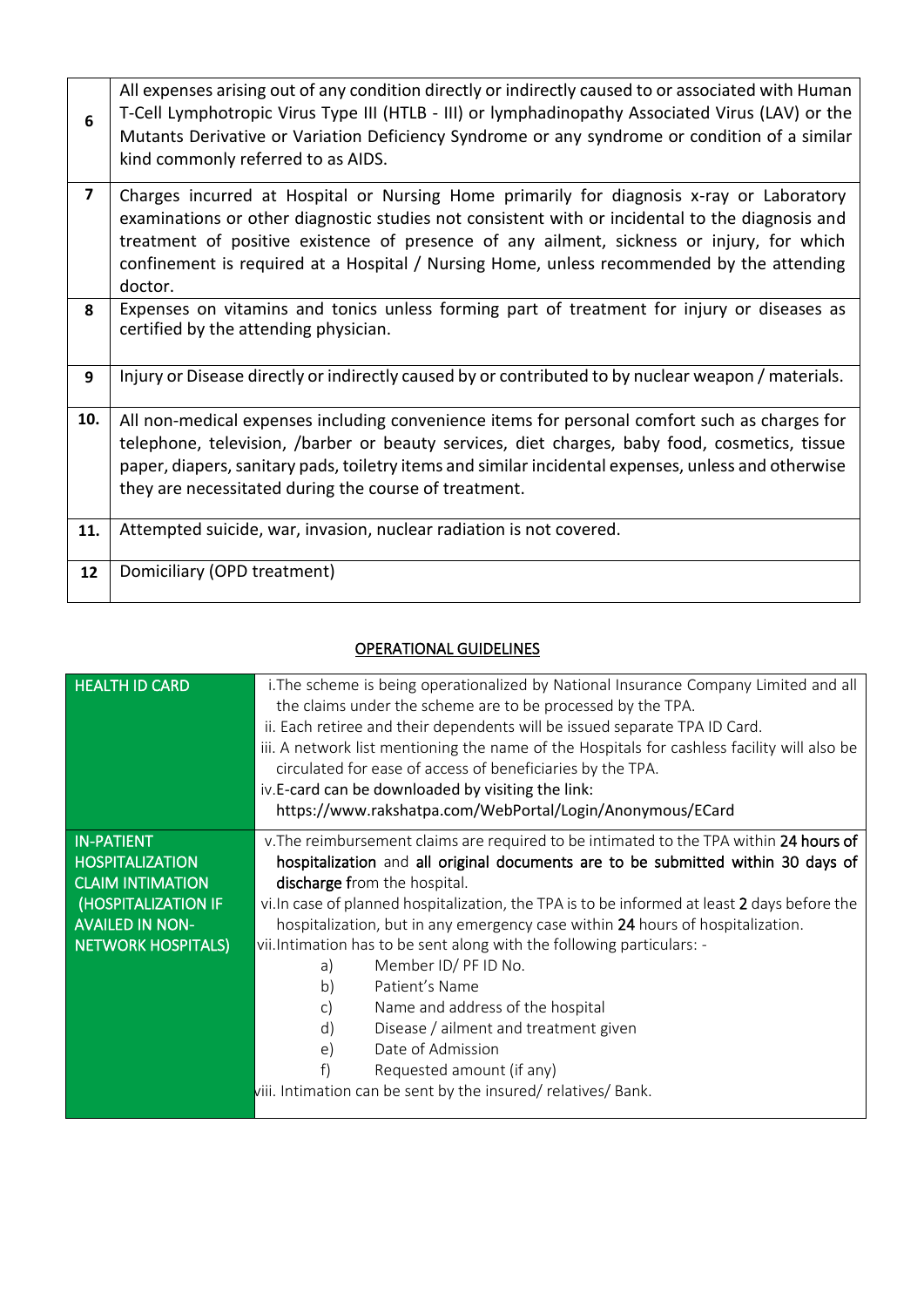| <b>PROCEDURE &amp; TIME</b><br><b>SCHEDULE FOR</b><br><b>SUBMISSION OF</b><br><b>MEDICAL CLAIMS</b> | All supporting documents in original, i.e. Discharge Card, Final bill with Break up, Money<br>receipt, Prescription, Pharmacy Bills (GST bill), related Reports, X-rays, ECG strips, CT<br>scan, MRI other documents relating to the claim must be submitted with the claim form<br>within 30 days from the date of discharge from the hospital. In case of post-<br>hospitalization treatment (limited to 90 days), all claim documents should be submitted<br>within 30 days after completion of such treatment. |
|-----------------------------------------------------------------------------------------------------|--------------------------------------------------------------------------------------------------------------------------------------------------------------------------------------------------------------------------------------------------------------------------------------------------------------------------------------------------------------------------------------------------------------------------------------------------------------------------------------------------------------------|
| <b>SUBMISSION &amp;</b><br><b>REIMBURSEMENT OF</b><br><b>CLAIMS</b>                                 | All claims are to be submitted on the prescribed format of the insurance company.<br>$\bullet$<br>Proforma of the claim form is enclosed.<br>Retirees shall lodge claim to the nearest Regional Office/Head office.<br>Regional Offices and HRD Department will send the Claims to Head Office. Medical<br>Support desk, HO will submit these bills to TPA on weekly, after keeping proper<br>record.                                                                                                              |

### PROCEDURE FOR AVAILING CASHLESS



## DOCUMENTS REQUIRED FOR AVAILING CASHLESS

l

| Investigation reports & previous consultation papers/ Admission advice (if any)<br><b>Investigation Reports</b><br>prior to admission<br><b>Accident Claims</b><br>Copy of MLC/ FIR report in case of Road traffic accidents<br>Photo ID proof such as Aadhar Card / PAN card / Passport / Driving License<br><b>Photo ID Proof</b><br><b>Health Card</b><br>Copy of TPA Health ID card | <b>Preauthorization Form</b> | Duly filled, signed & stamped Pre-Authorization Form from the hospital giving<br>complete details of the ailment suffered the line of treatment and the estimated<br>cost of treatment. |
|-----------------------------------------------------------------------------------------------------------------------------------------------------------------------------------------------------------------------------------------------------------------------------------------------------------------------------------------------------------------------------------------|------------------------------|-----------------------------------------------------------------------------------------------------------------------------------------------------------------------------------------|
|                                                                                                                                                                                                                                                                                                                                                                                         |                              |                                                                                                                                                                                         |
|                                                                                                                                                                                                                                                                                                                                                                                         |                              |                                                                                                                                                                                         |
|                                                                                                                                                                                                                                                                                                                                                                                         |                              |                                                                                                                                                                                         |
|                                                                                                                                                                                                                                                                                                                                                                                         |                              |                                                                                                                                                                                         |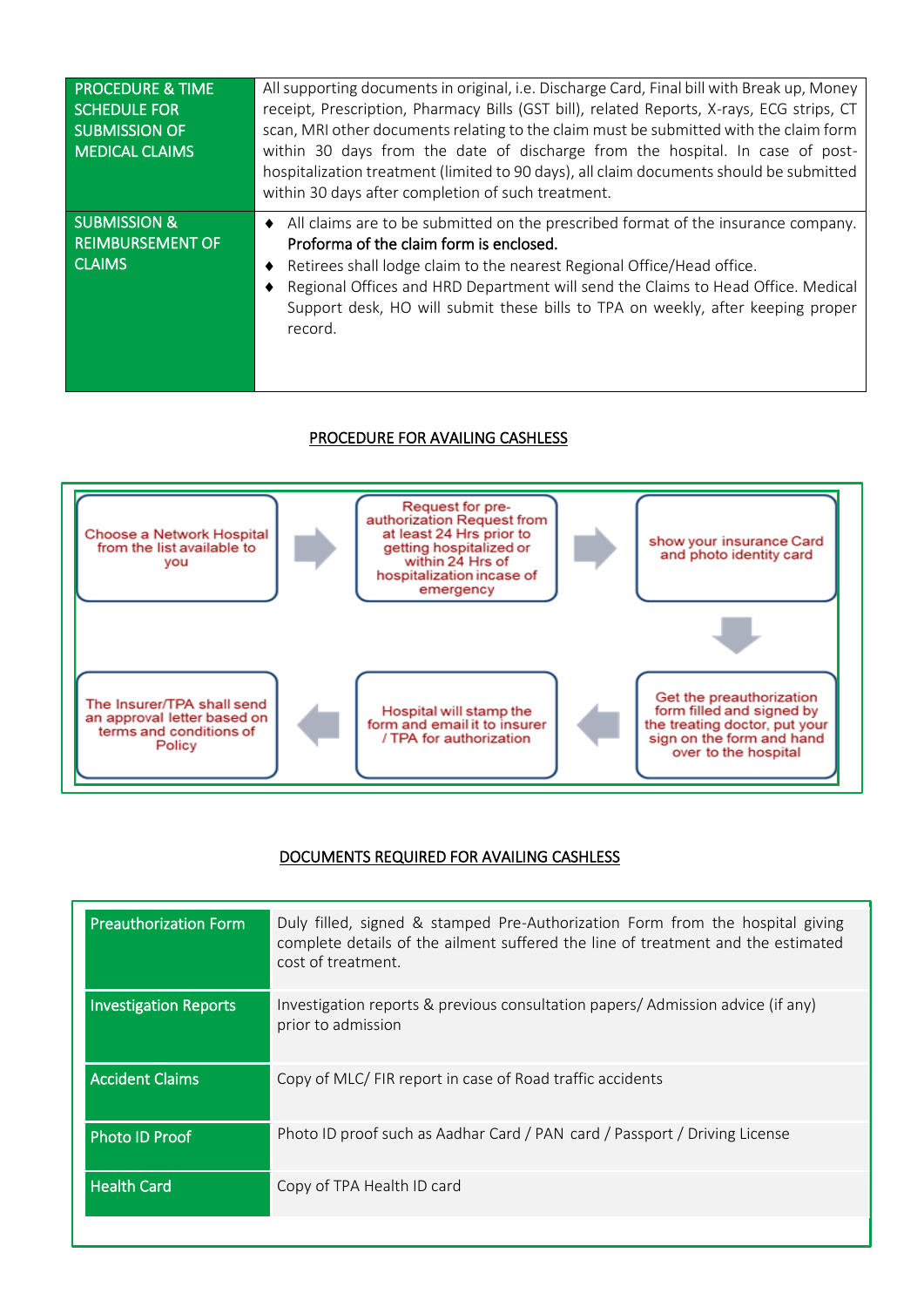#### PROCEDURE FOR REIMBURSEMENT



## MANDATORY DOCUMENTS REQUIRED FOR REIMBURSEMENT CLAIMS

#### **List of Mandatory Claims Documents-Reimbursement and Pre/post Claims**

- 1. Duly signed claim form Part-A and Part-B (To be signed by Hospital)
- 2. Attested Photocopy of Hospital Registration Certificate containing registration number, number of beds with and expiry date registration Certificate.
- 3. Claim intimation copy
- 4. **Original discharge certificate**
- 5. **Original final bill with item wise bill breakup (prenumbered and pre-printed)**
- 6. Original money receipt
- 7. All original prescriptions.
- 8. All original investigation reports
- 9. **Advice for admission/emergency consultation paper**

10.**Original pharmacy bill containing name of the patient, name of the consulting physician, name of the medicines and quantity along with batch no and expiry date and GST no of medicine shop**.

11.**Original copy of Implant Invoice along with Payment Receipts & Implant Labels / Stickersfor Stents/Mesh/IOL/Pacemaker**.

12.**Copy of the First Information Report (FIR) from Police Department**/ **Copy of the Medico-Legal Certificate (MLC) in case of Road Traffic Accident (RTA) and other medico legalcases**.

13. KYC document: Photo Identity & Address Proof of Insured (E.g., Voter's Identity Card, Driving License, PAN Card, Passport, Aadhar Card).

14.NEFT details: Original cancelled cheque leaf of the employee and copy of front-pagepassbook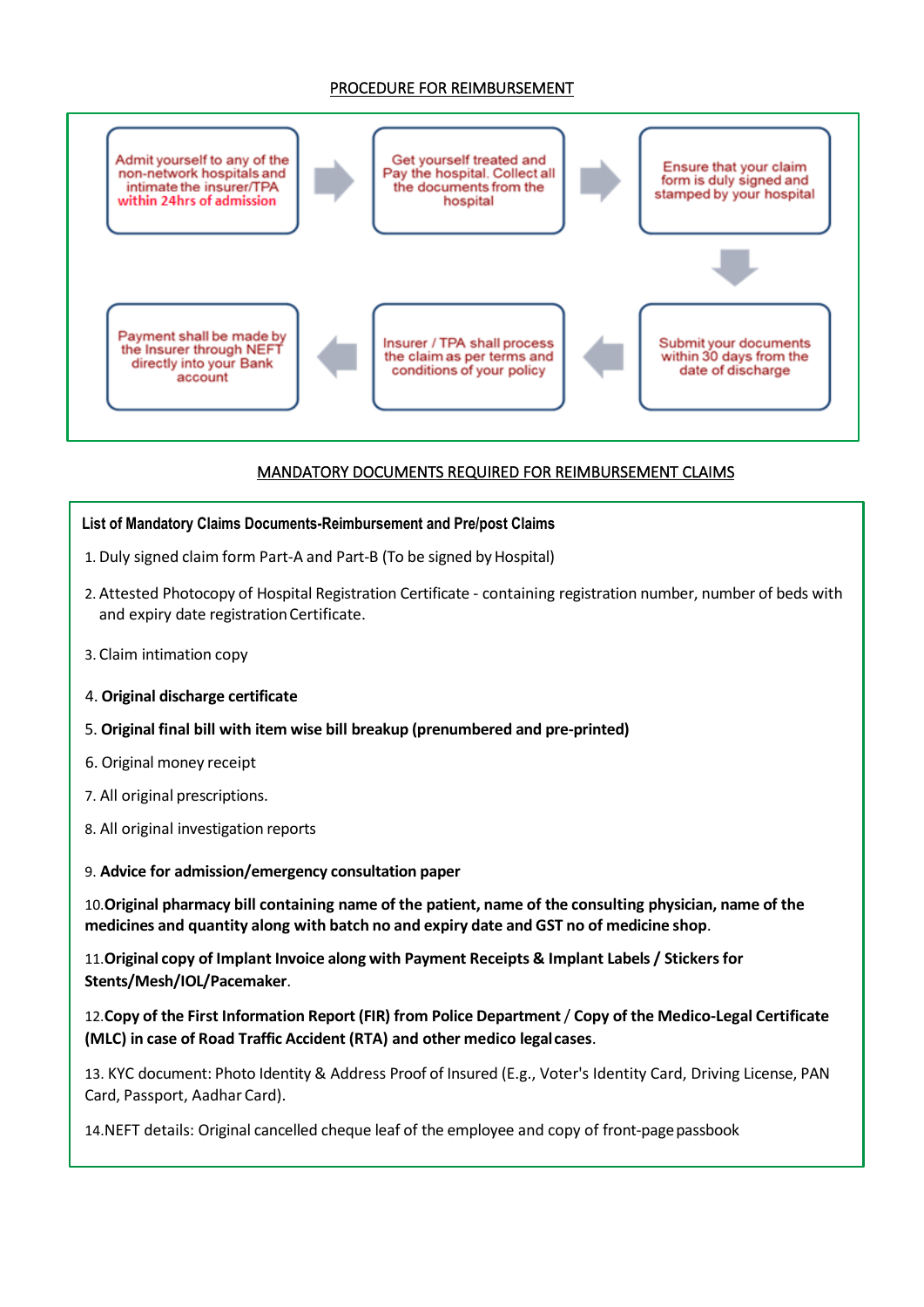#### Other specific documents: -

- 1. Original A-Scan (Biometry) report in case of cataract surgery
- 2. Original histopathology report for the first claim arising out of Cancer
- 3. In case late submission a letter from employee stating reason for delayed submission of claim documents beyond 30 days of discharge/completion of post hospitalization treatment.
- 4. PPN network–Relevant declaration by patient/patient's attendant-where ever applicable

## CLAIM INTIMATION DETAILS

 **For cashless claims: [cashless@rakshatpa.com](mailto:cashless@rakshatpa.com)**

**Reimbursement /Non-cashless claims: [intimation-](mailto:intimation-) intimation@rakshatpa.com**

| <b>Escalation Matrix- Raksha Health Insurance TPA Pvt Ltd</b> |                          |                                |            |                |
|---------------------------------------------------------------|--------------------------|--------------------------------|------------|----------------|
| <b>Escalation Level</b>                                       | Name                     | Email ID                       | Mobile no. | Location       |
| Esclation 1                                                   | Manoj Sinha              | manojsinhaald@yahoo.co.in      | 9653011803 | Prayagraj      |
| Esclation 1                                                   | Deepak Pandey            | dp111988@gmail.com             | 9598547069 | Ayodhya        |
| Esclation 1                                                   | Shailendra Kumar         | shailendra.kumar0089@gmail.com | 8382991757 | Kanpur         |
| <b>Esclation 1</b>                                            | Satya Prakash Srivastava | satyaprakash@rakshatpa.com     | 9335817567 | Raibareilly    |
| <b>Esclation 1</b>                                            | Mr Ritesh Agra           | rakshatpaagra@rediffmail.com   | 9411404100 | Agra & Mathura |
| <b>Esclation 1</b>                                            | Mr Khubaib Naved         | mohdkhubaibnaved@gmail.com     | 7302507714 | Aligarh        |
| <b>Esclation 1</b>                                            | Mr Hariom Sharma         | sksby@rakshatpa.com            | 9044191892 | Barabanki      |
| <b>Esclation 2</b>                                            | Abhinandan Dubey         | abhinandan@rakshatpa.com       | 9451802802 | Lucknow        |

In case non-response of above details please mail to [vivek@rakshatpa.com](mailto:vivek@rakshatpa.com)

TPA Office contact no. 9am to 6 pm - 80090046594, 8090046595 and toll-free no. 24X7 18001801444, 1800220456 and 18004258910. Telephone-0129-4289999, 022-6787666, 080- 42839999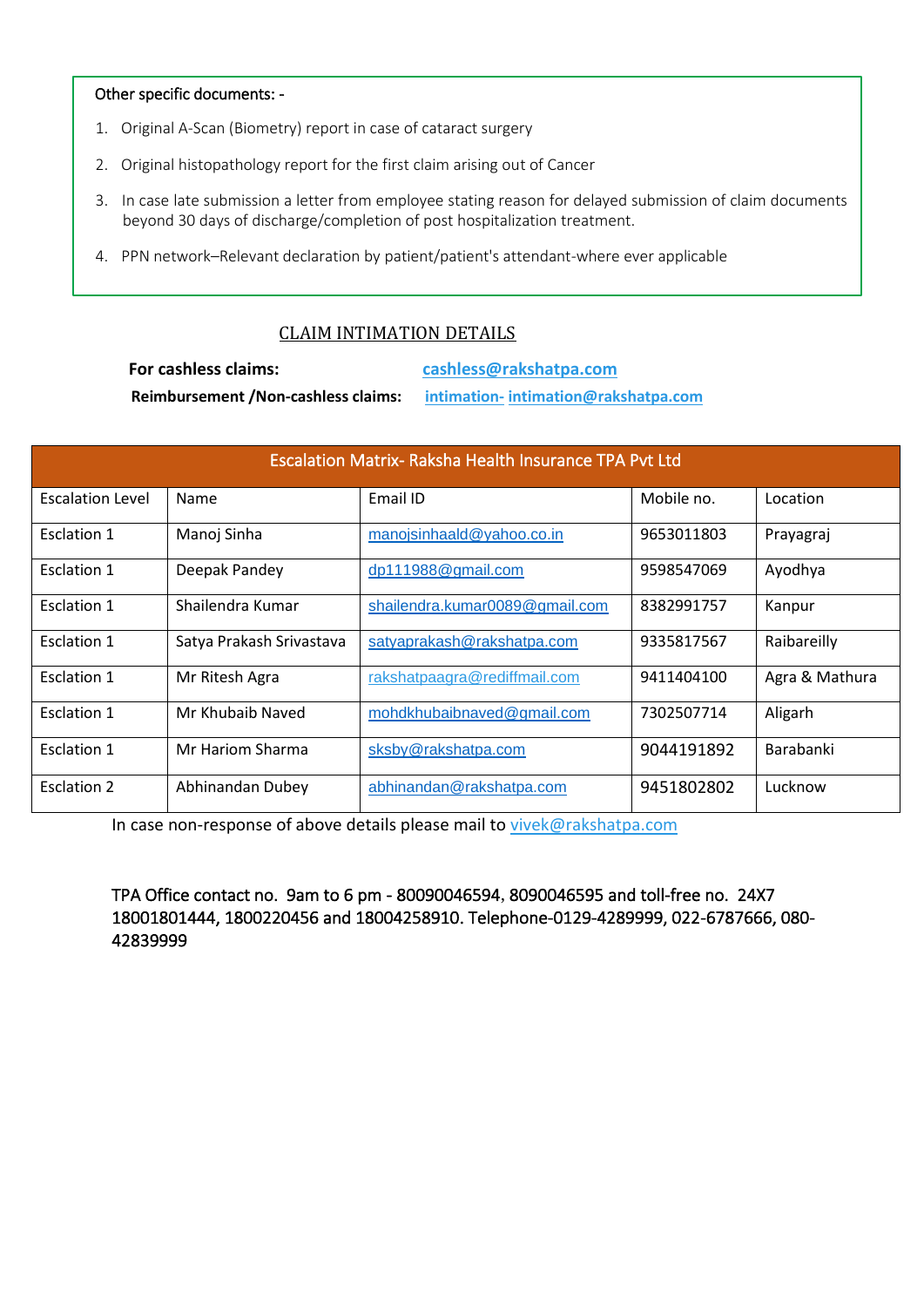## WHATAPPS CHAT DETAILS AND PROCESS:

रक्षा हेल्थ इंश्योरेंस टी पी ए आपको सर्वोत्तम सुविधाएं देने के लिए बचनबद्ध हैं इसी क्रम में आपको बेहतर सुविधाएं देने के विए र्वॅटप्स चैट का शुभारंभ वकया हैइस सुवर्वधा केमाध्यम सेआप 24 X 7 अपनी स्वास्थ्यबीमा केसंदभभमेंिाभ िेसकतेहैं

नीचे दिए गए दिशनिर्देशों का पालन करके आप इस सुविधा का लाभ ले सकते हैं

सर्वप्रथम आप 9029070051 नंबर अपने मोबाइल नंबर से मिस्ड कॉल करें. आपका नंबर रजिस्टर्ड ना होने की स्थिति में नीचे दिया गया संदेश प्राप्त होगा ( मोबाइल नंबर पहले से ही रजिस्टर्ड होने की स्थिति में यह संदेश नहीं प्राप्त होगा)

We don't have any policy registered with this mobile number, Please type \*MEM <member id> or POL <policy no>\* to register and activate the service.

ऊपर दिए गए दिशानिर्देशों अनुसार अपना मोबाइल नंबर रजिस्टर्ड करें

मोबाइल नंबर रजिस्टर्ड कराने के बाद और पहले से रजिस्टर्ड होने की स्थिति में नीचे दिए गए विकल्प आपको प्राप्त होंगे :

Please Choose a valid option from

the given menu.

- Type \*1\* **P** E-Card(ID Card)
- Type \*2\* Coverage Details
- Type  $*3*$  **P** Network Hospitals
- Type \*4\* Cashless Status
- Type \*5\* **C** Claim Status
- Type \*6\* **P**Office Detail
- Type \*7\* Claim Form
- Type \*8\* Claim Intimation

उपर वदए गए वर्वकल्पोंमेंसेआप अपनी आश्यकताओंअनुसार चुनार्व कर सकतेहैंयह सुवर्वधा 24 X 7 उपिब्ध हैं